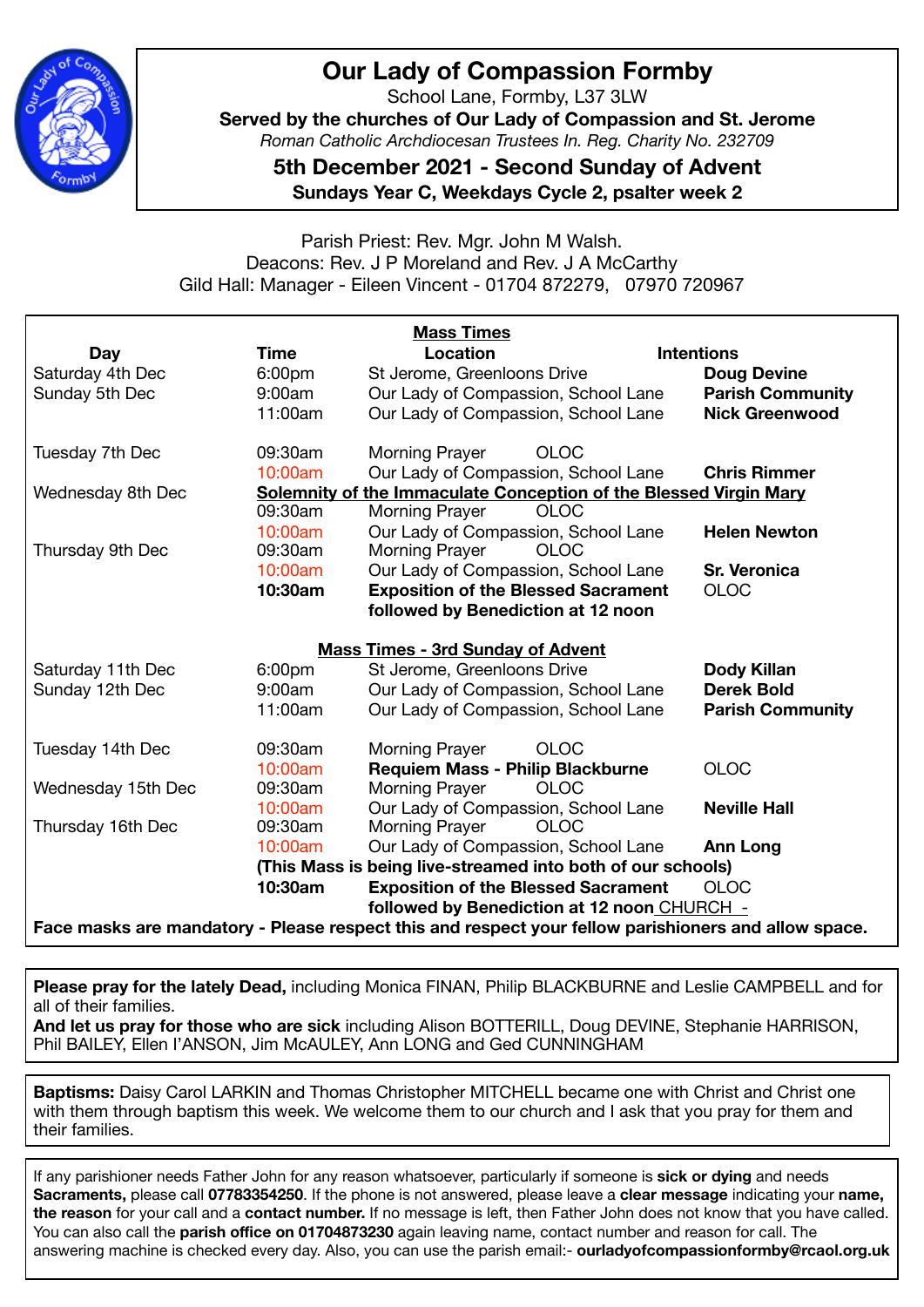**Thoughts of Pope Francis:**- Service makes our talents bear fruit and gives meaning to our lives. Those who do not live to serve, serve for little in this life.

 To love is not the pretension that life should correspond to our imagination. Rather, it means to choose in complete freedom to take responsibility for life as it comes 

#### **PARISH NOTICES**

**Exposition of the Blessed Sacrament and Benediction:-** will take place on the following Thursdays during Lent; 9th December, 16th December and 23rd December beginning after Mass at 10:30am and concluding at 12 noon with Benediction. This provides an opportunity for an extended period of quiet prayer before the Lord as we draw nearer to Christmas. The Exposition will also be live streamed to give those at home the opportunity to join this time of prayer.

**Live Stream:-** Our live-streaming system at Our Lady's went down last weekend. It has now been fixed and is operating normally again. Apologies for any inconvenience caused.

**Churches Together:- Formby Village Nativity** is back this year on Saturday 11th December at 11 a.m. at Formby Pool Gardens. It is fun and interactive and suitable for all ages. Children are welcome to dress in nativity costumes. Head dresses will be provided.

**Foodbank:-** Thank you so much for your wonderful support for the Foodbank. The staff are currently putting together Christmas hampers with seasonal items, however there seems to be a world shortage of tinned ham! Other items needed, Toilet Rolls(4 pack), Deodorants, Tinned Custard, Tea bags (80) Cream Crackers, Tomato and Brown Sauces, Thank you.

**Prisoners of Conscience:-** Cards available from next week. Our list of names comes from **'Christians against Torture'**. In many countries men and women are being imprisoned and often brutally tortured, for speaking out against oppressive regimes or standing up for human rights. They have done nothing wrong but if they receive cards (at any time of the year), sometimes their treatment improves because they are known in the outside world.

If you could help them, please accept a card. It will have slip of paper with a prisoner's name and address and some details about them. It will cost you the price of the stamp (about £1.70).

**Mary's Meals:-** seeks to bring joy to those who are marginalised; those who feel like they have been overlooked and forgotten. From November to January, every gift given to Mary's Meals will doubled up to £1.6 million. Your kindness will help us serve life-changing school meals and will bring joy to more than two million children around the word – including those affected by natural disasters, conflict and the ongoing Covid pandemic. There are many ways to donate, including choosing Mary's Meals gift cards as a meaningful gift this Christmas, or setting a virtual place at your Christmas table. For more information, please visit [www.marysmeals.org.uk/doublethelove](https://eur02.safelinks.protection.outlook.com/?url=http%3A%2F%2Fwww.marysmeals.org.uk%2Fdoublethelove&data=04%7C01%7Canna.houghton%40marysmeals.org%7Cf46f56a1f782485e6d2e08d9a448500d%7C56bf9bbcbe8c4eb3bb18b7910154a096%7C0%7C0%7C637721453752145578%7CUnknown%7CTWFpbGZsb3d8eyJWIjoiMC4wLjAwMDAiLCJQIjoiV2luMzIiLCJBTiI6Ik1haWwiLCJXVCI6Mn0%3D%7C1000&sdata=MxqLGYP6CtiS6l4HdY%2BLmvmu%2BBLTJJs33nys%2FhXaDZo%3D&reserved=0)

**OLOC Fellwalkers:-** next walk on Saturday 11th December 2021 is from Kendal in South Lakeland, Cumbria. Two walks, the A walk of 9.5 miles follows a Wainwright original route once we join it in the town centre and our starting point is Kendal Leisure Centre. We make our way out of the town through Serpentine Wood to Kendal Fell, this initial climb being the steepest on the walk. We then head across the golf course and downhill to cross the A591 Windermere Road using a footbridge. After climbing up towards Cunswick Scar, we turn southwest past Scar Wood towards Barrowfield Wood. The walk summits at Scout Scar (771 ft) and we then head down into Kendal crossing the old racecourse. Some of the paths are slippery underfoot, but the walk has lovely views across Kendal and passes a number of cairns and wooded areas.

The slower lower B Walk is 7 miles with an ascent of 700ft and mainly follows the same route as the A, but with a shorter mileage. This walk is undulating and there are also great views of Kendal and the fells throughout. Kendal is a nice market town with beautiful cobbled streets and little welcoming pubs, to be enjoyed after a brisk outing in autumn weather. To book a place on the coach which leaves from the corner of School Lane and Church Road at 8 am, please telephone 01704 878548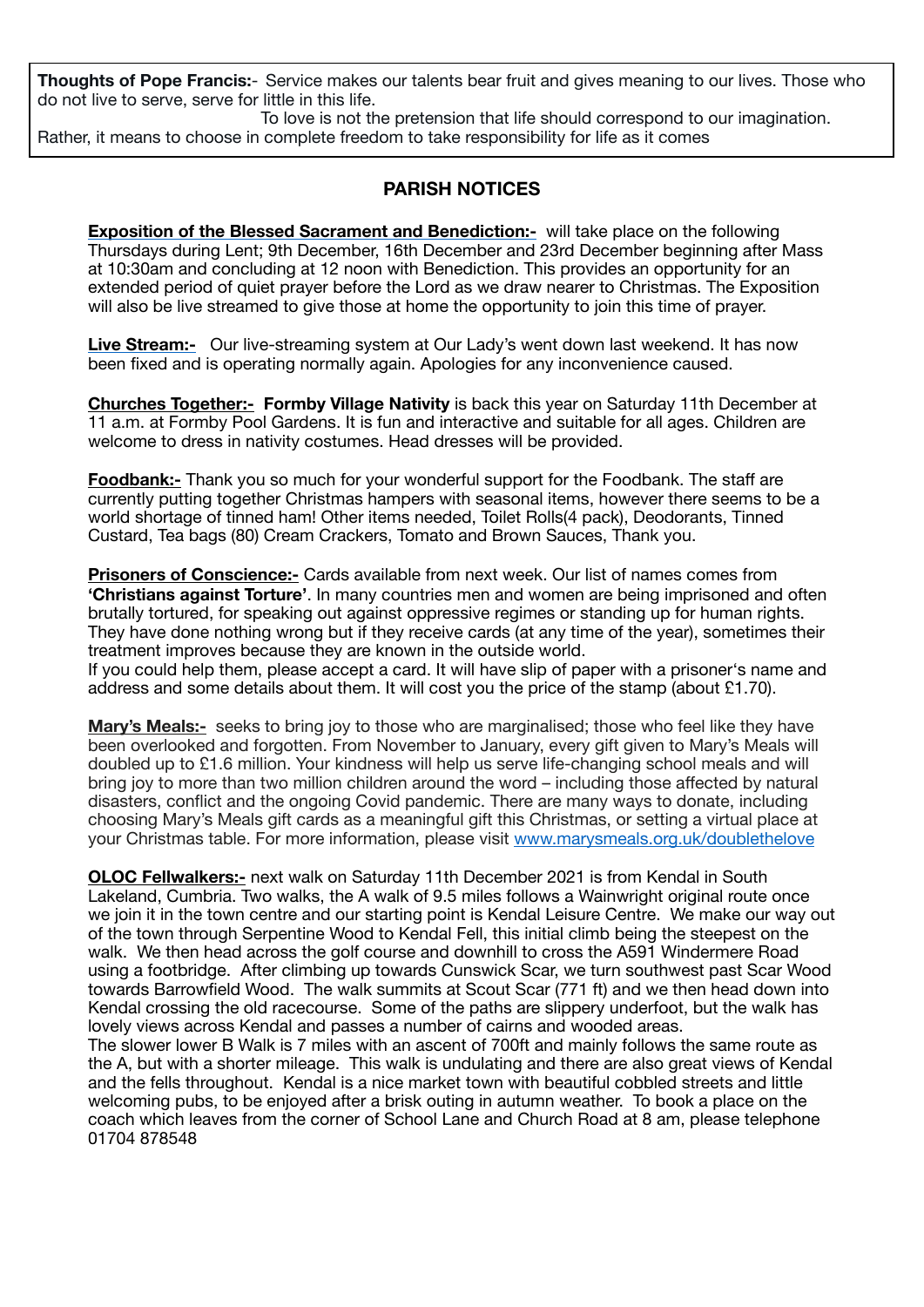# Christmas and New Year Mass Times for the Parish of Our Lady of Compassion Formby



### WISHING YOU ALL A VERY HAPPY CHRISTMAS AND a Blessed and Fruitful New Year